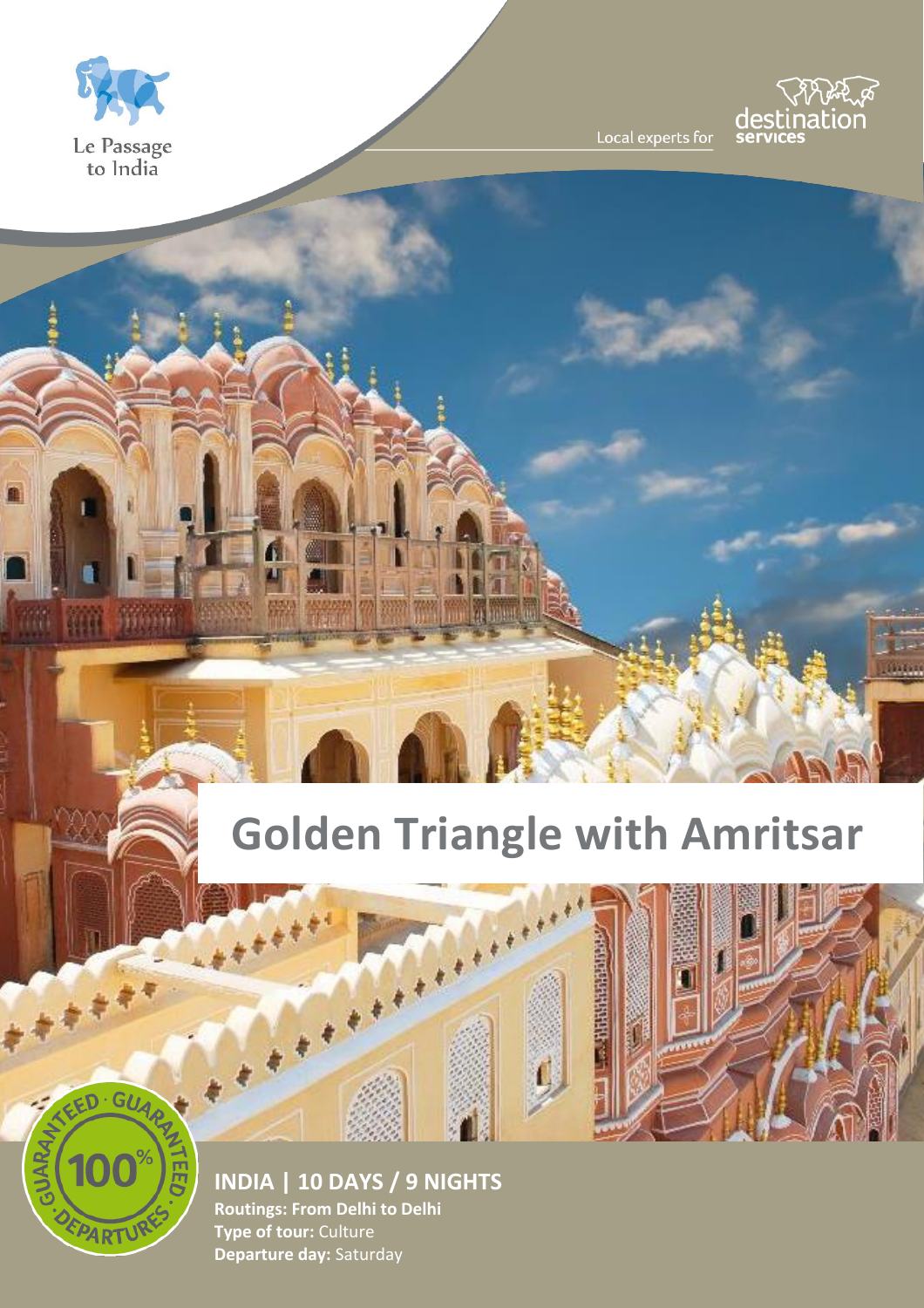## **TOUR OVERVIEW**

We will help you to discover the mysteries of some of India's best-known cities – Delhi, the capital; Agra, with its famous Taj Mahal the symbol of eternal love; and Jaipur, Pink city, the capital of Rajasthan. It's a simple itinerary, much appreciated by travelers as it gives them the chance to appreciate the beauty of India's heritage, without involving too much of longdistance travel.

# **TOUR HIGHLIGHTS**



Delhi: Delhi is a combination of the cities that were founded from 900 BC to 1930 AD. Naturally, this elegant capital city is rich in history

**Amritsar:** . Its name is a derivative of the Amrit Sarovar (pool of nectar) amidst which stands the Golden Temple, the most sacred of Sikh shrines

Agra: The ancient capital of the Mughal dynasty, one of the most visited cities in India and an important stop on the "Golden Triangle" tour of northern India

**Fatehpur Sikri:** Admire the beautiful palaces of red sandstone of this abbondoned city

Jaipur: Jaipur, the capital city of Rajasthan, is famous for its pink sandstone buildings. Founded by King Sawai Jai Singh II, a great astronomer, it was built according to the Vastu Shastra

.

## **DON'T MISS!**

**Delhi**: Go to the Nizamuddin West area **Amritsar:** Walk through the local **Agra:** Walk through the old colonial-era near the India Gate, and exploring the bazaar (market) and visit Golden precincts of Agra and discover the Sufi Nizamuddin Dargah, listen to some temple Quawwali music social and cultural history of the city

**Jaipur:** Explore the colourful local market and taste some street food

## **DAY BY DAY**

#### **DAY 01: ARRIVE IN DELHI**

Meet and assist on arrival to Delhi and transfer to hotel.

Welcome to **Delhi**, the capital city of India, for an unforgettable journey to some of the most fascinating historical landmarks of North India. These places still offer glimpses of how the character of the city underwent massive changes in the last decades. In the lands fabled to have seen seven cities, signs of the old are continuously jostling with the new, presenting an ever-fascinating panorama.

## **Overnight at the hotel.**

### **DAY 02: IN DELHI**

Today morning, after breakfast proceed for a sightseeing tour of Delhi. Visit the beautiful historical Jama Masjid – The Masjid-i Jahān-Numā, commonly known as the Friday Mosque. At the end of the day, enjoy a cycle rickshaw ride through the narrow streets of Old Delhi. Drive past the India Gate (war memorial dedicated to the lives of laid down by the Indian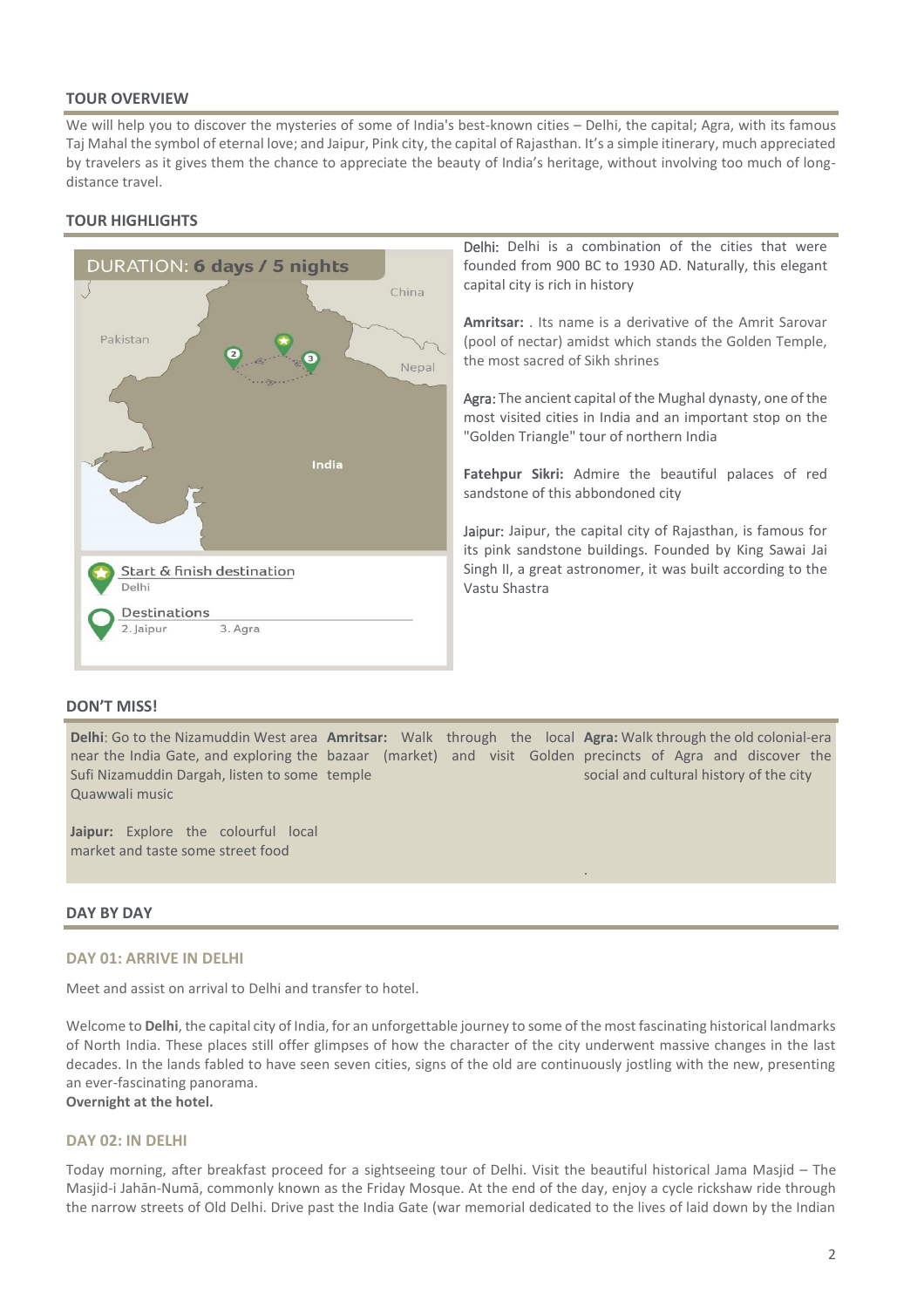soldiers), the President's Residence–formerly the Viceroy's Palace, the Parliament House and the Secretariat Buildings–an interesting blend of the Victorian and 20th century architecture. Also visit, Humayun's Tomb, one of the earliest examples of Mughal architecture in India. Recently renovated with the gardens restored to their former splendor, complete with beautiful fountains, it is a very attractive site. Architecturally, the mausoleum drew its inspiration from the styles prevalent in Samarkand, and the design of the Taj Mahal is based on this tomb. **Overnight at the hotel.** 

## **DAY 03: DELHI TO AMRITSAR BY TRAIN**

Today morning, transfer to Delhi railway station to board train to Amritsar<br>Delhi / Amritsar Swarna Shatabdi'12029 07:20 / 13:45 hours. Delhi / Amritsar Swarna Shatabdi'12029 Meeting and assistance on arrival and transfer to hotel.

Inextricably linked with the history of Sikhism, Amritsar is amongst the most revered Sikh sites in the world, especially due to the Golden Temple here. The city was founded as recently as the 16th century and its name is a derivative of the Amrit Sarovar (pool of nectar), which is situated in the Golden Temple.

After dinner, proceed to witness Palki Ceremony in Golden temple. To the accompaniment of drums and hymns that fill the air, a gold and silver gilded palanquin, decorated with silk brocades, is prepared by the devotees to carry the Guru Granth Sahib (the Holy Book) from the main shrine in Hari Mandir to Darshani Deorhi (gateway leading to the inner sanctum). Performed every evening, several devout followers and visitors participate in the ceremony, which offers each individual at least a few seconds to help carry the palanquin. The Holy Book rests for a few hours in the inner chambers until the commencement of the early morning Palki Sahib Ceremony for bringing the Guru Granth Sahib from the Akal Takht (inner chambers) to the main shrine in Hari Mandir. **Overnight at the hotel.** 



#### **DAY 04: IN AMRITSAR**

This morning, after breakfast, start with a sightseeing tour of Amritsar, which takes you to the Golden Temple - the sacred Sikh sanctuary spread out in a vast complex around a huge water tank in the midst of which stands a marble sanctum where the holy book of the Sikhs, the Guru Granth is reverently placed. The roof of the sanctum is gold-leafed. The community kitchen provides free meals to up to 10,000 pilgrims or visitors in a day. Also, walk by the busy bazaars of the city; visit the historic Jallianwalah Bagh, where General Dyer's bullets killed hundreds of innocent Indians. Later, visit the Durgiana Hindu temple which looks like a replica of the golden temple.

Late afternoon, visit the border town of Wagah to see the change of guard ceremony. It is a spectacle comparable to 'Change of Guards' in London. The pomp and pageantry of the Beating Retreat and the Change of Guard within handshaking distance of the Indian and Pakistani forces makes for a most charming spectacle **Overnight at the hotel.** 

#### **DAY 05: TRAIN FROM AMRTISAR TO DELHI AND DRIVE FROM DELHI TO AGRA (204 KMS/04-HOUR DRIVE)**

Today, early morning transfer to Amritsar railway station to board train to Delhi Amritsar / Delhi Amritsar Shatabadi'12014 04:55 / 11:00 hours. Meeting and assistance on arrival, followed by drive to Agra On arrival, check in to the hotel Explore the lives of the common people with city walks and cycling tours or learn of the struggles of some of the bravest women who have overcome life challenging obstacles at the Sheroes cafe. Enjoy the delightful performance showcasing the history of the city and its architectural heritage. Walk through the city bazaar to taste street food or buy exquisite marble and leather goods.

**Overnight at the hotel.**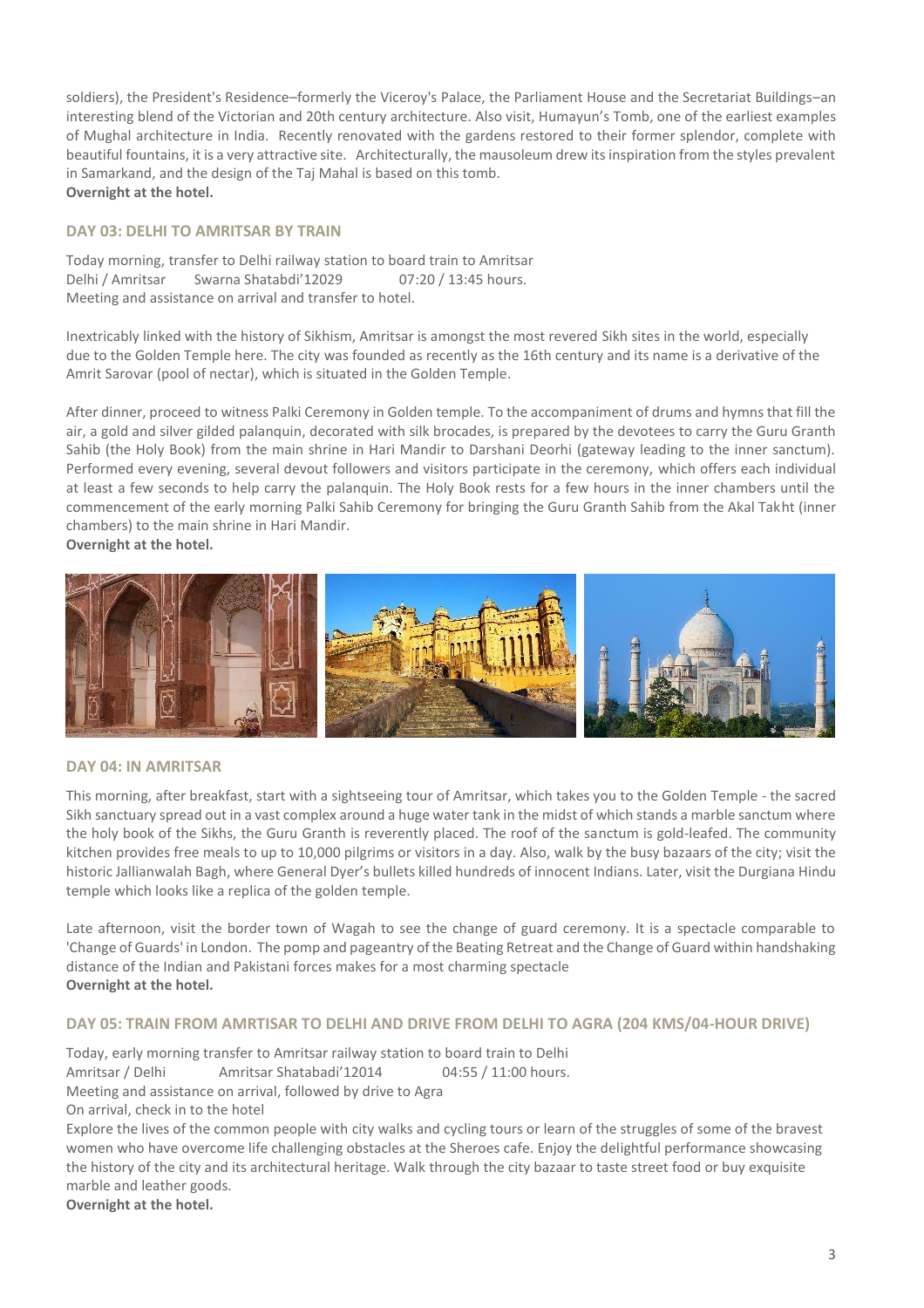## **DAY 06: IN AGRA**

Today morning, after breakfast, proceed for a sightseeing tour of Agra, visiting Agra Fort and Taj Mahal. Agra Fort – built in red sand stone and the same marble of Makrana, the place in Rajasthan, from where the marble was sourced for the Taj Mahal. The lofty battlements of the Agra Fort cast its protective shadow over the far stretching mansions of nobles and princes built along the riverfront.

Later, visit world-famous Taj Mahal. Taj Mahal – in white non porous marble that narrates the true love of the emperor Shah Jahan for his beloved begum, Mumtaz Mahal, to enshrine her mortal remains. It has been described as a 'Love Poem in Marble' (Remains closed on Friday).

#### Optional: Mohabbat E Taj Show

In the evening, watch the Mohabbat The Taj Show. This 90-minute show features a replica of Taj Mahal made in pure white Makrana marble like the original 17th century monument. The model, built upon a 12 x 12 ft. area, weighs 8,250 kg. The show is an exciting and innovative presentation of spectacular song and drama. The Taj will be presented in 10 different moods, representing varying seasons and hours of the day. The show narrates a love story set in the 17th century ambience and woven around the Taj.

Overnight at the hotel.

### **DAY 07: DRIVE FROM AGRA TO JAIPUR (260 KMS – 6 HRS. APPROX)**

Today morning, after breakfast, leave Agra by surface for Jaipur

#### Optional:- Fatehpur Sikri

Fatehpur Sikri, the deserted capital city, was built by Emperor Akbar in 1569 AD and abandoned 15 years later due to severe water shortage. It is now a World Heritage Monument.

Later, continue drive to Jaipur.

On arrival, check in to the hotel

Jaipur, the capital of Rajasthan is popularly known as the Pink City. With broad avenues, ancient forts and magnificent royal palaces, it presents a striking spectacle. Here, the past comes alive in magnificent Forts and Palaces, blushed pink, where Maharajas once lived.

**Overnight at the hotel**.



#### **DAY 08: JAIPUR**

Morning excursion to Amer Fort –The fort is one of the most beautiful forts of Rajasthan. A perfect example of Rajasthani architecture and is home to the unique Sheesh Mahal - a room with all the four walls and ceiling completely embedded with glittering mirror pieces, which were specially imported from Belgium during that period.

En route to Amber Fort, you will have a brief photography stop at Hawa Mahal–the Palace of Winds.

Afternoon visit to Maharaja's City Palace, the former Royal Residence, part of it is converted into a museum. A private portion is still used by the Royal Family of Jaipur.

Also, visit Jantar Mantar, the world-famous stone and marble crafted observatory is still in working condition. **Overnight at the hotel** 

#### **DAY 09: DRIVE FROM JAIPUR TO DELHI (260 KMS/5-HOUR DRIVE APPROX.)**

Today morning, after breakfast, leave Jaipur by surface for Delhi On arrival, check in to the hotel.

#### Optional Akshardham Temple tour: